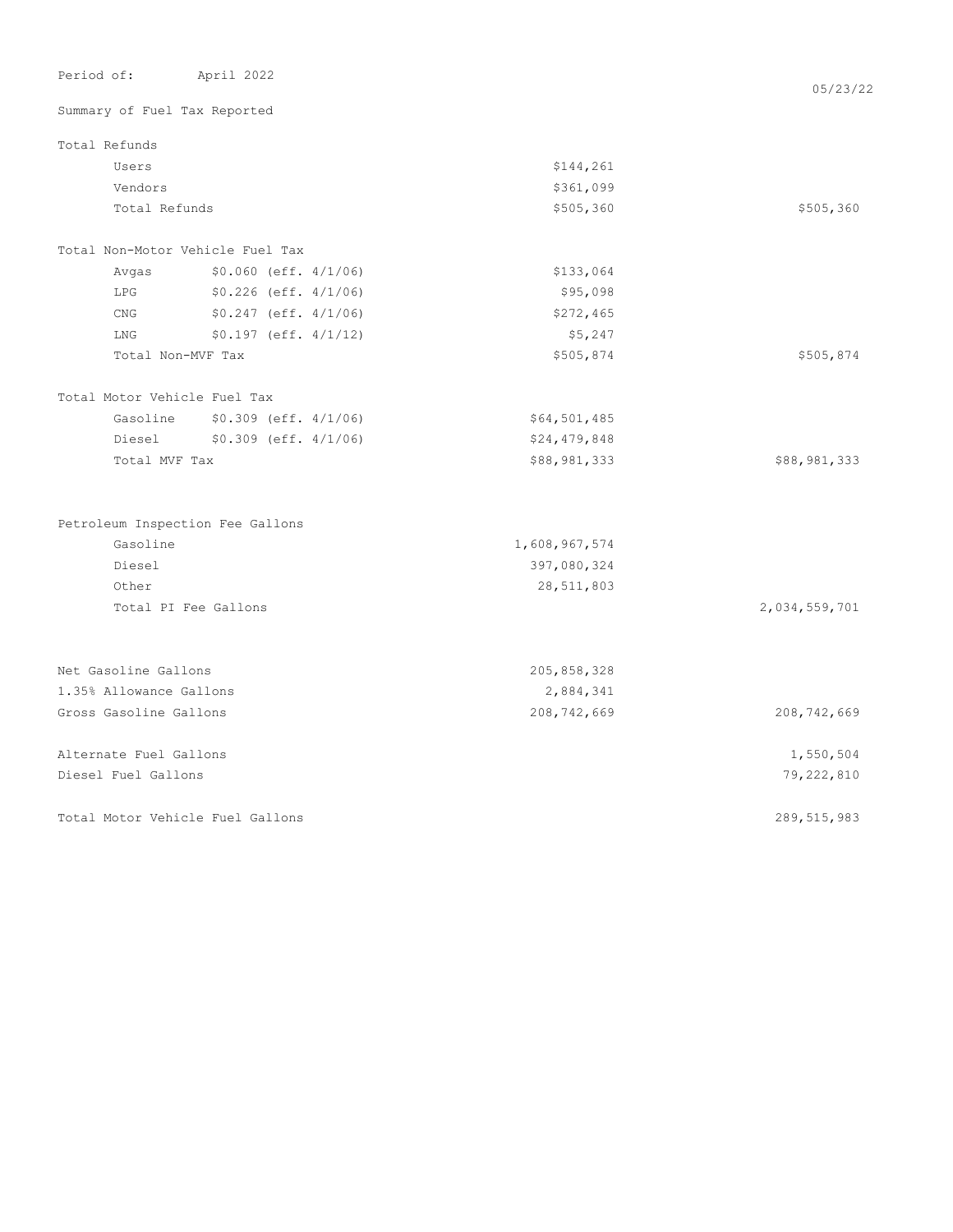|                         |                                 | Total                        | Gasoline | Diesel    | LPG      | CNG      | LNG     |
|-------------------------|---------------------------------|------------------------------|----------|-----------|----------|----------|---------|
| April 2022              |                                 | Gallons                      | Gallons  | Gallons   | Gallons  | Gallons  | Gallons |
| Gasohol                 | (Alcohol Gross)                 | 234,745,577                  |          |           |          |          |         |
| Gasohol                 | (Gas+Alcohol)                   | 208, 742, 669 - 26, 002, 908 |          |           |          |          |         |
| Agriculture             | [---Refund---]                  | 8,659                        | 8,659    | $\Omega$  | 0        | $\Omega$ | 0       |
| Ready Mix               |                                 | $\Omega$                     | $\circ$  | $\circ$   | $\Omega$ | 0        | $\circ$ |
| Waste Management        |                                 | 180,372                      | 4,153    | $\Omega$  | 231      | 175,988  | $\circ$ |
| Industrial & Commercial |                                 | 176,077                      | 149,646  | $\Omega$  | 0        | 26,431   | 0       |
| Urban Mass              |                                 | 6,578                        | 6,578    | $\circ$   | 0        | 0        | $\circ$ |
| Taxicabs                |                                 | 136,320                      | 134,584  | $\circ$   | 1,736    | $\Omega$ | 0       |
| Federal                 |                                 | 8,549                        | 8,014    | 535       | $\Omega$ | 0        | $\circ$ |
| Off Road Farm           |                                 | 554,773                      | 554,773  | $\Omega$  | $\Omega$ | $\circ$  | 0       |
| Off Road Non-Farm       |                                 | 60,515                       | 60,515   | $\Omega$  | $\Omega$ | $\Omega$ | 0       |
| Mass Transit            |                                 | 26,785                       | $\circ$  | 26,785    | $\Omega$ | $\Omega$ | 0       |
| Aviation                |                                 | <sup>0</sup>                 | $\Omega$ | $\bigcap$ | $\Omega$ | $\Omega$ | 0       |
| Heating Oil             |                                 | $\Omega$                     | $\Omega$ | $\Omega$  | $\Omega$ | $\Omega$ | 0       |
|                         | Native Americans [---Refund---] | 517,984                      | 495,222  | 22,762    | 0        | 0        | 0       |

Aviation (Net Taxable)

2,217,730

|                  | User Claims |          |
|------------------|-------------|----------|
|                  | # of Claims | Amount   |
| Agriculture      | 22          | \$2,676  |
| Ready Mix        | 0           | \$0      |
| Waste Management | 11          | \$44,805 |
| Miscellaneous    | 85          | \$52,769 |
| Urban Mass       | 3           | \$2,033  |
| Retailers        | $\circ$     | \$0      |
| Taxicabs         | 24          | \$41,979 |

|                   | Vendor Claims |           |  |
|-------------------|---------------|-----------|--|
|                   | # of Claims   | Amount    |  |
| Federal           | 19            | \$2,642   |  |
| Off Road Farm     | 75            | \$171,425 |  |
| Off Road Non-Farm | 30            | \$18,699  |  |
| Mass Transit      | 2             | \$8,277   |  |
| Aviation          | $\mathbf{0}$  | \$0       |  |
| Heating Oil       | $\circ$       | \$0       |  |
| Native Americans  | 18            | \$160,057 |  |

05/23/22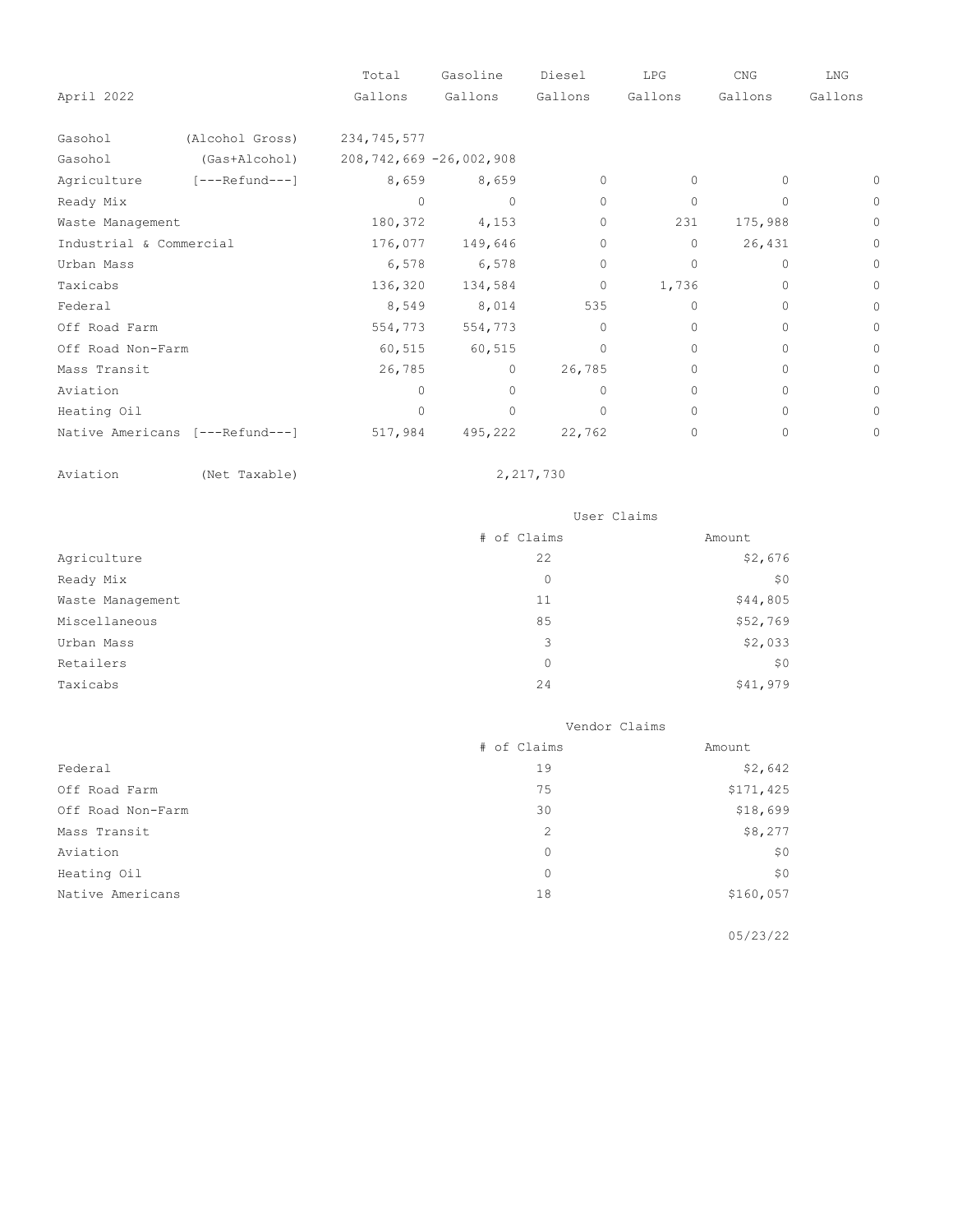### Tax Reported

|                 | Motor Vehicle Fuel *                           | \$88,462,882  |
|-----------------|------------------------------------------------|---------------|
|                 | Less: Tax Refunds                              | \$505,360     |
|                 | Net Motor Vehicle Fuel                         | \$87,957,522  |
|                 | General Aviation Fuel                          | \$133,064     |
|                 | Total Motor Vehicle and General Aviation Fuels | \$88,090,586  |
| Taxable Gallons |                                                |               |
|                 | Gasoline                                       | 208,742,669   |
|                 | Diesel                                         | 79,222,810    |
|                 | Alternate Fuel                                 | 1,550,504     |
|                 | Total Motor Vehicle Fuel Gallons               | 289, 515, 983 |
|                 | General Aviation Fuel                          | 2,217,730     |

FISCAL YEAR TO DATE JULY 2021 THRU APRIL 2022

## Tax Reported

|                 | Motor Vehicle Fuel *                           | \$938,255,274    |
|-----------------|------------------------------------------------|------------------|
|                 | Less: Tax Refunds                              | \$5,598,645      |
|                 | Net Motor Vehicle Fuel                         | \$932,656,628    |
|                 | General Aviation Fuel                          | \$1,316,373      |
|                 | Total Motor Vehicle and General Aviation Fuels | \$933,973,001    |
| Taxable Gallons |                                                |                  |
|                 | Gasoline                                       | 2, 282, 715, 107 |
|                 | Diesel                                         | 766, 949, 513    |
|                 | Alternate Fuel                                 | 13,789,634       |
|                 | Total Motor Vehicle Fuel Gallons               | 3,063,454,254    |
|                 | General Aviation Fuel                          | 21,939,534       |
|                 | * Includes Gasoline, Diesel & Alternate Fuels  | 05/23/22         |